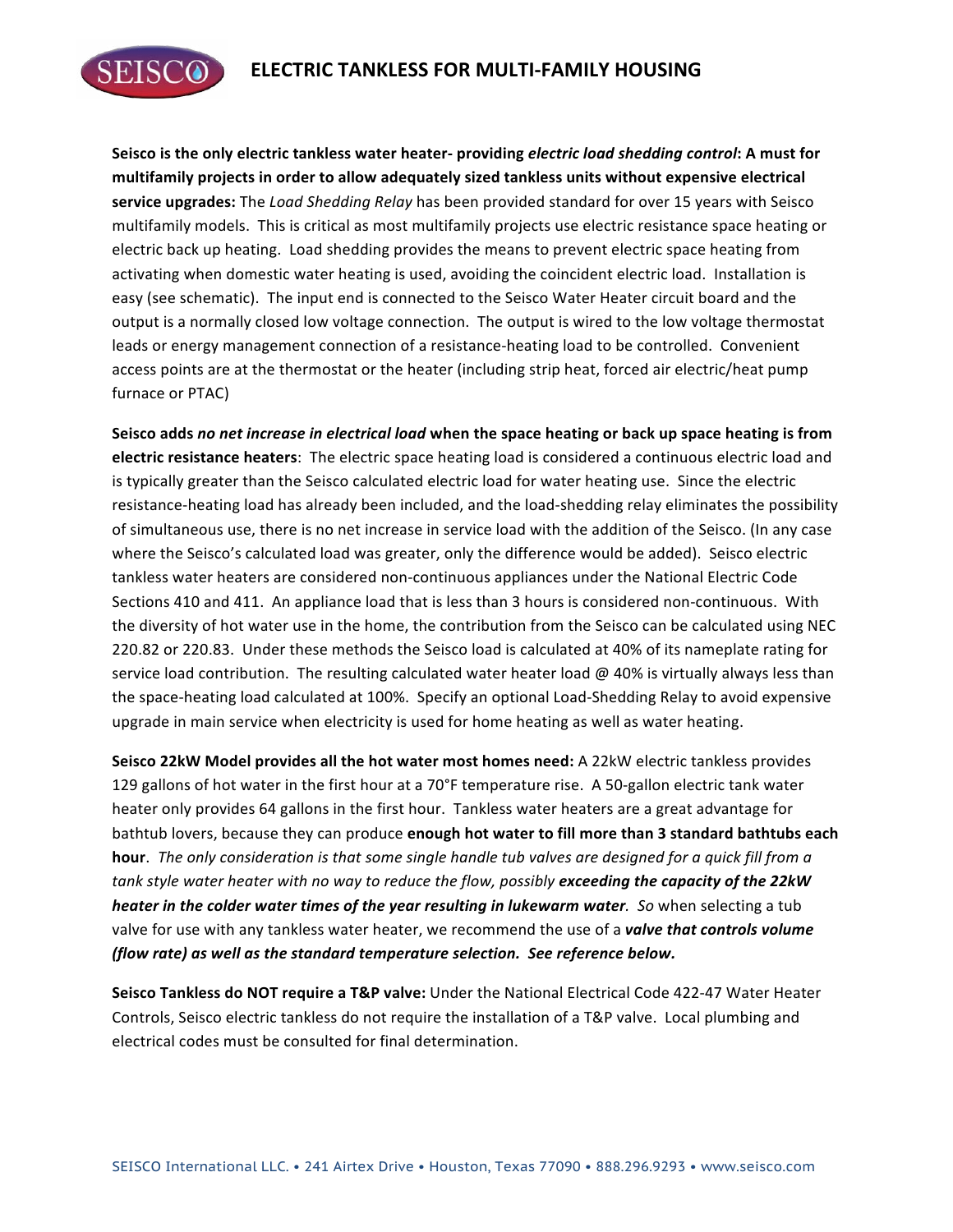

# **Installation Planning Checklist:**

- $\Box$  Specify Prewire if load calculation requires load shedding relay
- $\Box$  Specify Drain Pan with 1" opening
- $\Box$  Specify shower/tub valve with both volume and temperature control
- □ Specify *Water Sense* fixtures
- $\Box$  Consider all local plumbing and electrical codes
- $\Box$  Consider any special circumstances that affect heater sizing (Soaker tub/Multi-Showerheads)

## **Reference:**

### **Load Shedding Relay Prewire:**

• Use minimum 24 gauge  $-$  two wire cable or thermostat wire.

### **Example Volume & Temperature Control Tub/Shower Valves:**

- American Standard R120
- Delta R10000-UNBX with 17 Series Trim
- Moen Models: 3320, 3330

### **Drain Pan:**

• Specify a drain pan with a minimum  $1''$  drain hole.

### **Plumbing:**

- A single shut-off valve is required on the inlet for maintenance ease
- Standard 3⁄4" NPT Connections